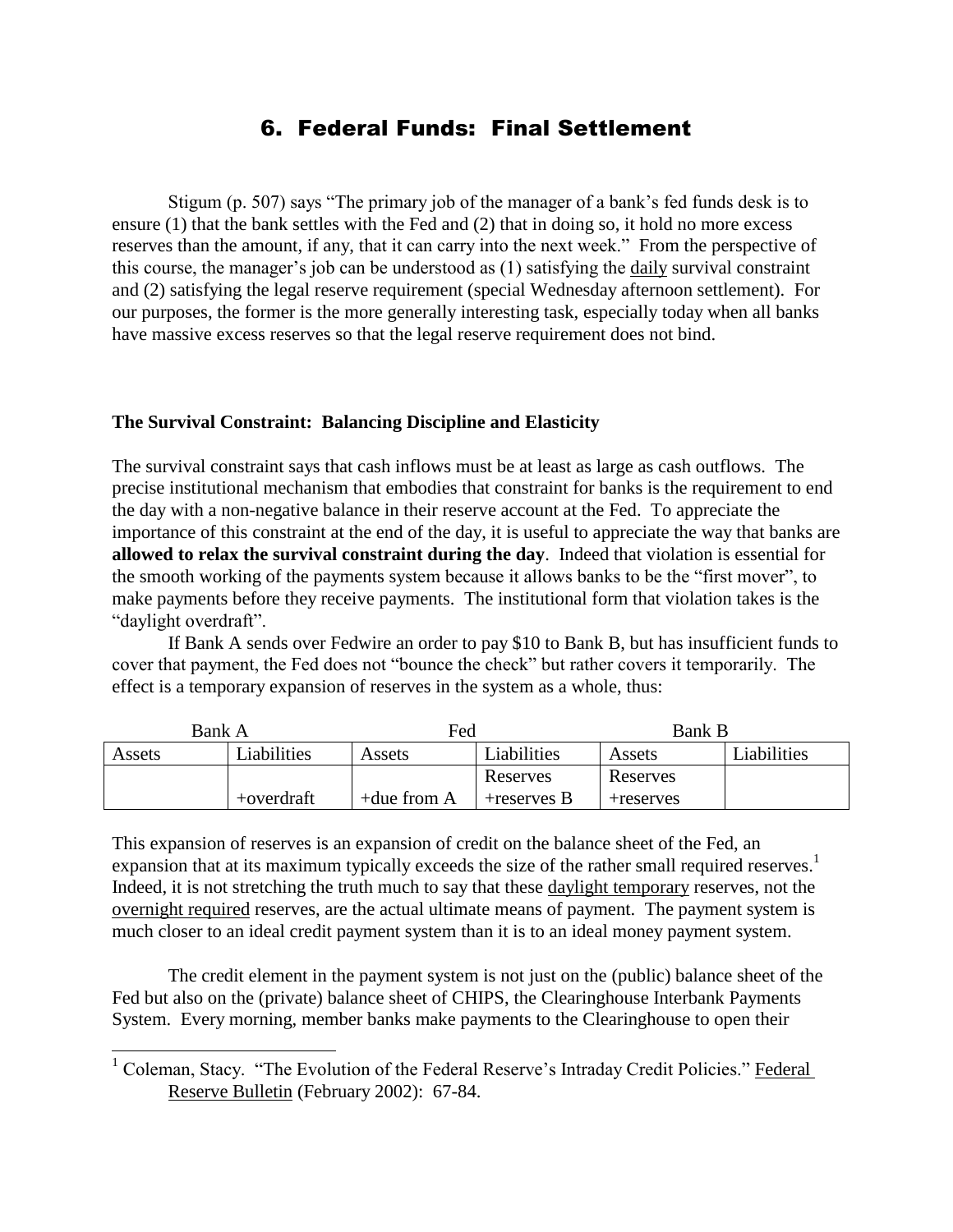settlement accounts, but during the day they can and do run negative balances. The survival constraint kicks in at the end of the day, when they must bring their accounts back to zero, i.e. repay any daylight overdrafts. Here is the balance sheet relationship in the middle of the day:

| Bank A |                            | CHIPS          |              | <b>Bank B</b>                |             |
|--------|----------------------------|----------------|--------------|------------------------------|-------------|
| Assets | Liabilities                | Assets         | Liabilities  | Assets                       | Liabilities |
|        |                            | +collateral    | $+$ deposit  |                              |             |
|        | $+$ due to<br><b>CHIPS</b> | $+$ due from A | $+$ due to B | $+$ due from<br><b>CHIPS</b> |             |

Both the Fed and CHIPS are concerned to make sure that the daylight loans are paid back at the end of the day. To ensure this there are, in both institutions, controls over how much you can borrow (credit limits), and requirements to post collateral as guarantee. At the Fed there is the additional requirement to pay interest on your average daylight overdraft, but if you look at the details (Figure 12.6 p. 527) that requirement is not very onerous, and in fact the interest actually paid is quite small. Notably, interest is paid on the average daylight overdraft over the whole day, so peak overdrafts for an hour are diluted in the calculation. Also, banks are allowed to borrow a certain amount, proportional to their capital, without paying interest.

Once we appreciate the credit character of the payments system, it is clear that every dollar owed as an overdraft by one bank is an extra dollar in the reserve account of some other bank. To get the credit off the balance sheet of the Fed at the end of the day thus requires cancellation of both the negative accounts and the extra positive accounts. The simplest way to do that is for the banks with extra positive accounts to lend their extra to the banks with negative accounts, which then use the loan proceeds to pay off their overdraft. In fact, the bank with extra reserves should want to make the loan since reserves don't pay interest whereas the loan will. The Fed Funds market is where that interbank borrowing and lending takes place for domestic banks (see below). The equivalent interbank market for CHIPS is the Eurodollar market which we will talk about next week.

Suppose this doesn't work, that deficit banks are unable to find surplus banks to lend to them. If a bank is unable to pay back its overdraft at the clearinghouse, then all the members of the clearinghouse are jointly responsible for the loan. If a bank is unable to pay back its overdraft at the Fed, the Fed is willing to extend the loan overnight by lending at the discount window, at the penalty rate of 100 basis points over the Fed Funds target. (Bernanke has lowered the discount rate to 50 points over, but probably that is just temporary.) So banks generally prefer to borrow in the Fed Funds market. And they don't wait until the end of the day; they spend a lot of energy tracking their payment flows and trading in the Fed Funds market during the day.

# What Are Fed Funds?

The ultimate means of payment in the US banking system are deposits at the Fed. Call these deposits money. Fed Funds are (usually overnight) loans from one bank to another, payable in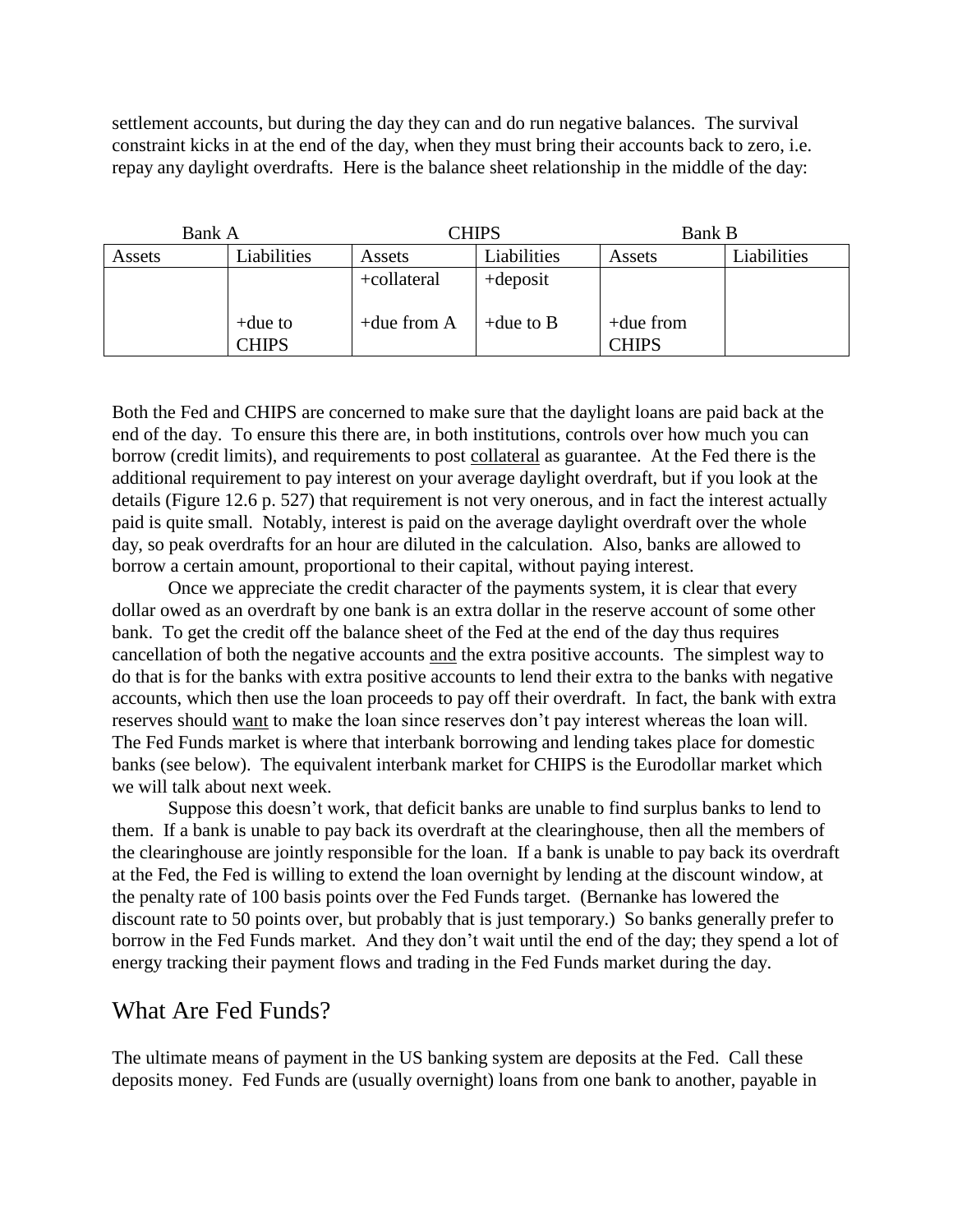deposits at the Fed. Call these loans credit. Until recently, the underlying deposits paid no interest, but the interbank loan does, and that interest rate is the Fed Funds rate.

To see exactly what is going on consider the following transaction between Bank A (the borrower or buyer of money) and Bank B (the lender or seller of money). Compare the example of Stigum (Table 12.2, p. 495).

| Bank A         |                 | The Fed |                                | <b>Bank B</b>   |             |
|----------------|-----------------|---------|--------------------------------|-----------------|-------------|
| Assets         | Liabilities     | Assets  | Liabilities                    | Assets          | Liabilities |
| $+10$ reserves |                 |         | $+10$ Deposit A   -10 reserves |                 |             |
|                | $+10$ Fed Funds |         | $-10$ Deposit B                | $+10$ Fed Funds |             |

You can see how the transaction amounts to a loan between A and B, which means that the lender has to worry about whether the borrower will be able to repay.<sup>2</sup> After lending Fed Funds to Bank A, Bank B has gotten rid of his excess reserve position held at the Fed. After borrowing Fed Funds from Bank B, Bank A has gotten rid of his deficit reserve position at the Fed. Like daylight overdrafts, Fed Funds are a credit element that lends elasticity to the payment system. But Fed Funds are overnight credit not daylight credit, and interbank credit not Fed credit.

Stigum makes a point that some banks are natural sellers of funds and others are natural buyers. Put another way, the regular business of some banks causes their daily cash inflow to exceed their daily cash outflow, and for some other banks it is just the reverse. Concretely, it seems that the former are small banks in isolated areas that don't face much demand for loans, while the latter are large city banks that can lend out all their deposits plus more. So the Fed Funds market channels excess funds from the country banks to the city banks. Viewed in this way, we can think of the Fed Funds market as analogous to the older pattern of correspondent banking. This country-city flow was largely intra-regional in the past, and so it remains today. (The regional character of correspondent banking is reflected in the location of the 12 Federal Reserve Banks.)

It is important to emphasize that a Fed Funds transaction involves an immediate flow of reserves between the banks. There is no waiting for the end of the day, no netting of inflows and outflows, like at a clearinghouse. Thus, once A has bought the money, she can go out and sell it. Transactions like this happen throughout the day, and so the quantity of Fed Funds contracts increases throughout the day. They are all of course cancelled when they are repaid the next day, but by the end of the day outstanding Fed Funds credit can be several times as large as the outstanding deposits at the Fed. What is the point of that?

#### **Payment versus Funding**

 $\overline{a}$ 

At a higher level in the system, money center banks trade Fed Funds among themselves as a way of managing intraday cash flow fluctuations. Just so, suppose that Citibank makes a mortgage loan to me to purchase a house from you. On the day of the closing, Citibank has to make a large payment to the seller's bank. In general, there is no reason to suppose that Citibank

<sup>&</sup>lt;sup>2</sup> This is what Stigum's discussion about "line problems" is about. Banks have FF credit lines with one another in order to limit their exposure. Brokers need to "fine-tune" quotes because it matters who is selling and who is buying.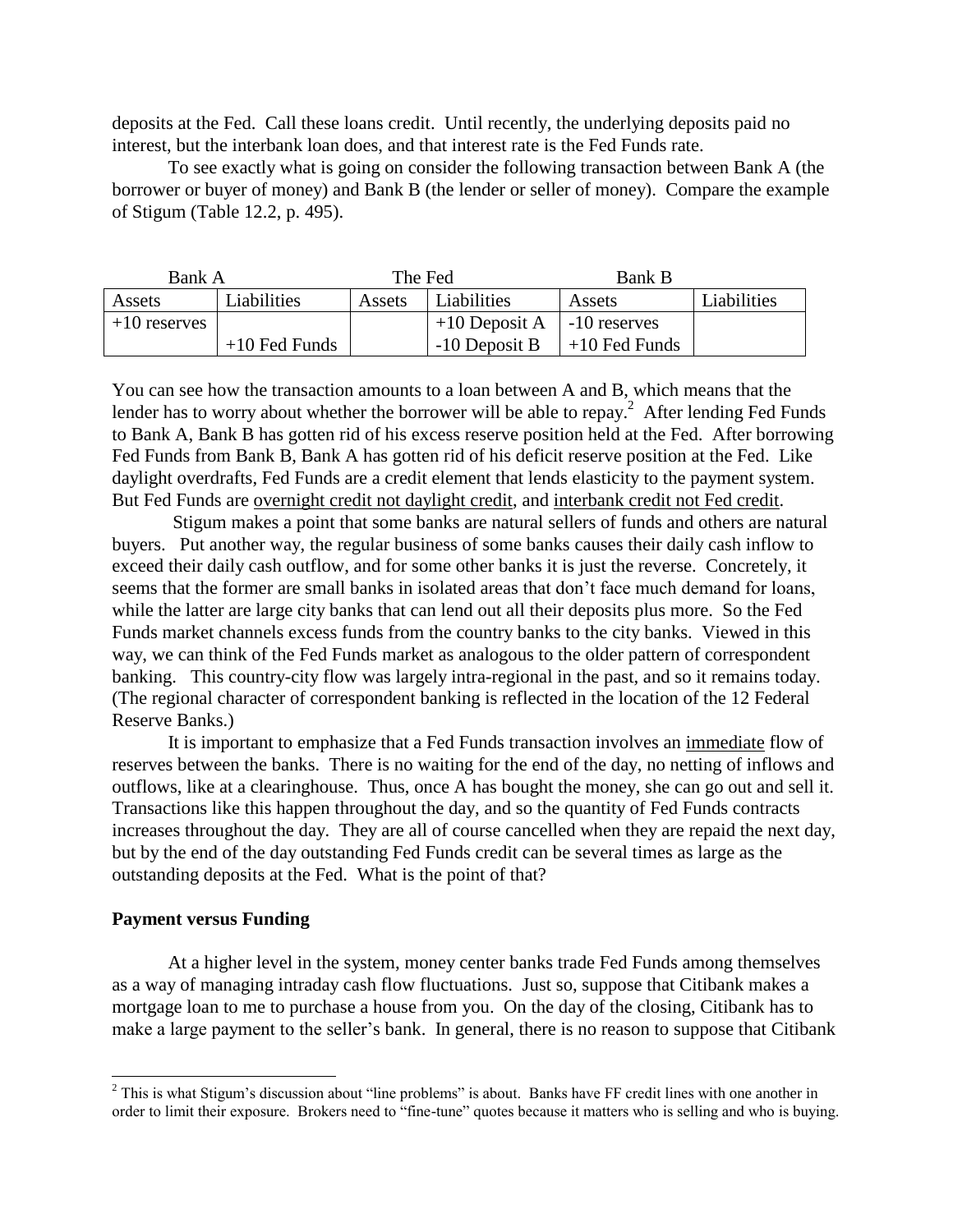has adequate reserves at the moment, so to make the payment it has to raise them in the money market. The transaction then takes place as follows:

| Citibank (my bank) |                  | <b>HSBC</b>             |             | Chase (your bank)       |                   |
|--------------------|------------------|-------------------------|-------------|-------------------------|-------------------|
| Assets             | Liabilities      | Assets                  | Liabilities | Assets                  | Liabilities       |
| +mortgage          | $+$ deposit (me) |                         |             |                         |                   |
| +reserves          | $+FF$ loan       | -reserves<br>$+FF$ loan |             |                         |                   |
| -reserves          | -deposit (me)    |                         |             | $+$ reserves            | $+$ deposit (you) |
|                    |                  | +reserves               | $+FF$ loan  | -reserves<br>$+FF$ loan |                   |

The first line shows the mortgage loan, which involves a swap of IOUs between me and my bank. (I don't show my own balance sheet, but you can imagine what it looks like.) The second line shows the immediate **funding** of the loan by buying money from HSBC in the Fed Funds market. The third line shows the **payment** that finalizes the transaction, which involves transfer of reserves from Citi to Chase, as well as debit of my account and credit of your account.

After all this is done, Citibank has a mortgage loan asset that is funded by overnight money. Clearly this is not ideal funding, and the bank has some more work to do, but we leave that aside for the moment to concentrate on the payment rather than the ultimate funding. Note also that Chase now has a large reserve position that pays no interest, so it also has some more work to do. Maybe it will sell in the Fed Funds market, maybe to HSBC? If so, then the ultimate source of funds that Citibank used to pay Chase is from Chase itself! I show this possibility on the fourth line. Note that HSBC is now back to zero in its reserve position at the Fed.

HSBC has in effect acted as an intermediary for interbank borrowing between Citi and Chase. In fact HSBC has acted as a **dealer** in the wholesale money market.

#### **Broker versus Dealer**

Some of Fed Funds transactions are direct—the trader at Bank A calls the trader at Bank B—but a substantial number are brokered. Indeed, the real price discovery action (which is to say the determination of the "effective Funds rate") happens at brokers and dealers, and the distinction between them will be critical later on in the course, so I introduce it now.

A **broker** just puts together potential buyers and sellers from his sheet, much in the way that real estate brokers do with their listing sheets and client listings. Brokers keep lists of the prices bid by potential buyers, and offered by potential sellers, and they look for matches. There is an extra twist in the Fed Funds market that comes from the fact that sellers are also financing the sale, so that bids need to be fine-tuned to take account of credit lines.

**Dealers**, by contrast, take positions themselves. Read the chapter carefully and you'll find a number of references to dealer activities. What do they do? They buy funds at a low price and sell them at a high price. This sometimes means bridging different segments of the market--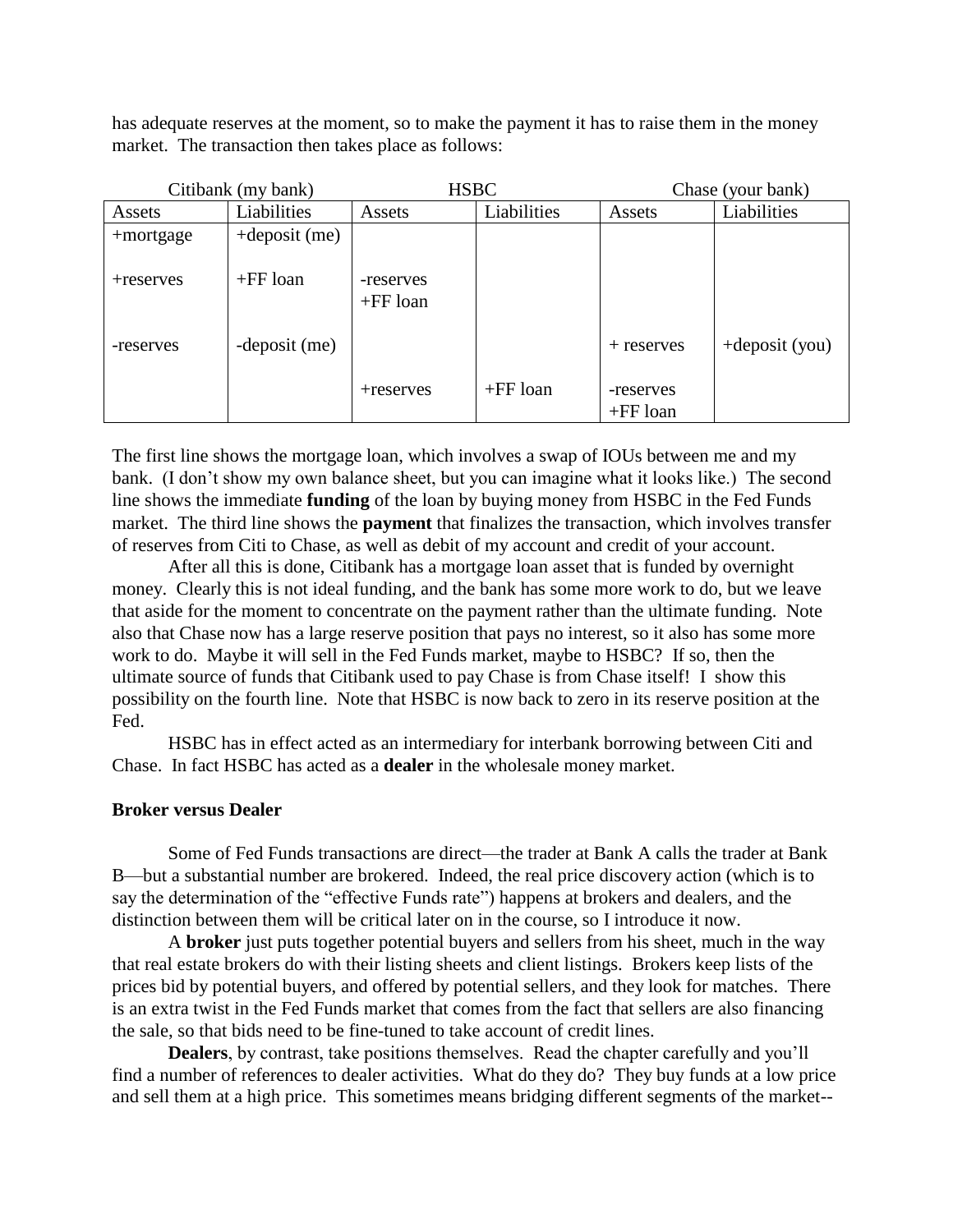small versus large tiering, unsophisticated versus sophisticated, domestic versus offshore (Euro). And it sometimes means bridging across time--intraday positions, cross-day positions. From one point of view, dealers are doing arbitrage, picking up nickels on the street and so creating a single price. From another point of view, they are making markets, and that is one big difference from brokers. This latter dimension we'll be talking a lot about two weeks from now. For now, I just want to note that it is there and move on. For present purposes, the important point is that dealing activity expands the balance sheet of the dealer, while simple brokering does not, thus:

| Bank A    |            | <b>FF Broker</b> |  |                         | <b>Bank B</b> |  |
|-----------|------------|------------------|--|-------------------------|---------------|--|
| +reserves | $+FF$ loan |                  |  | -reserves<br>$+FF$ loan |               |  |

| Bank A    |            | <b>FF Dealer</b> |            | Bank B                  |  |
|-----------|------------|------------------|------------|-------------------------|--|
| +reserves | $+FF$ loan | $+FF$ loan       | $+FF$ loan | -reserves<br>$+FF$ loan |  |

## **The Reserve Requirement**

 $\overline{a}$ 

We have been focusing on the survival constraint and daily clearing, but what about this "reserve" requirement" that Stigum talks about? Banks are required to hold a certain fraction of deposits in reserve (on average over the reserve maintenance period) and they can voluntarily pledge to hold more than that. (The banks holding more reserves than required are the money center banks, and they do it to facilitate the very large volume of transactions they are involved in.) Nowadays this constraint does not bind, but it is nonetheless of considerable historical interest.

Stigum makes a big point about the (monetarist-inspired) shift to contemporaneous reserve accounting from lagged reserve accounting in 1984, which made the central bank's job more difficult. Lagged reserve accounting meant that banks had to accumulate reserves as a fraction of past deposits. Since the demand for reserves was therefore completely inelastic, the Fed essentially was forced to provide them, either through open market operations which made them available through the Fed Funds market, or through the discount window. Given the choices, it preferred the former. The problem with this, according to monetarist thinking, was that it made the supply of reserves endogenous. They wanted banks to adjust deposits to fixed reserves, rather than vice versa.

The monetarists lost out on that one. Today the Fed supplies whatever reserves are needed to hit the Fed Funds target. This involves the Fed in practically daily interventions in the market (see Fig 12.5, p. 524). For our purposes, the important thing about these daily interventions is that they are adjustments of the size of the Fed's balance sheet. If the Fed is adding reserves, that means that the daylight expansion of credit on Fedwire doesn't have to collapse back to zero at the end of day. The Fed is taking some of that credit onto its own balance sheet overnight, or longer. $3$ 

 $3$  D. L. Thornton has generated a debate about the "liquidity effect" $(p. 507)$  which we can understand better using the balance sheet approach.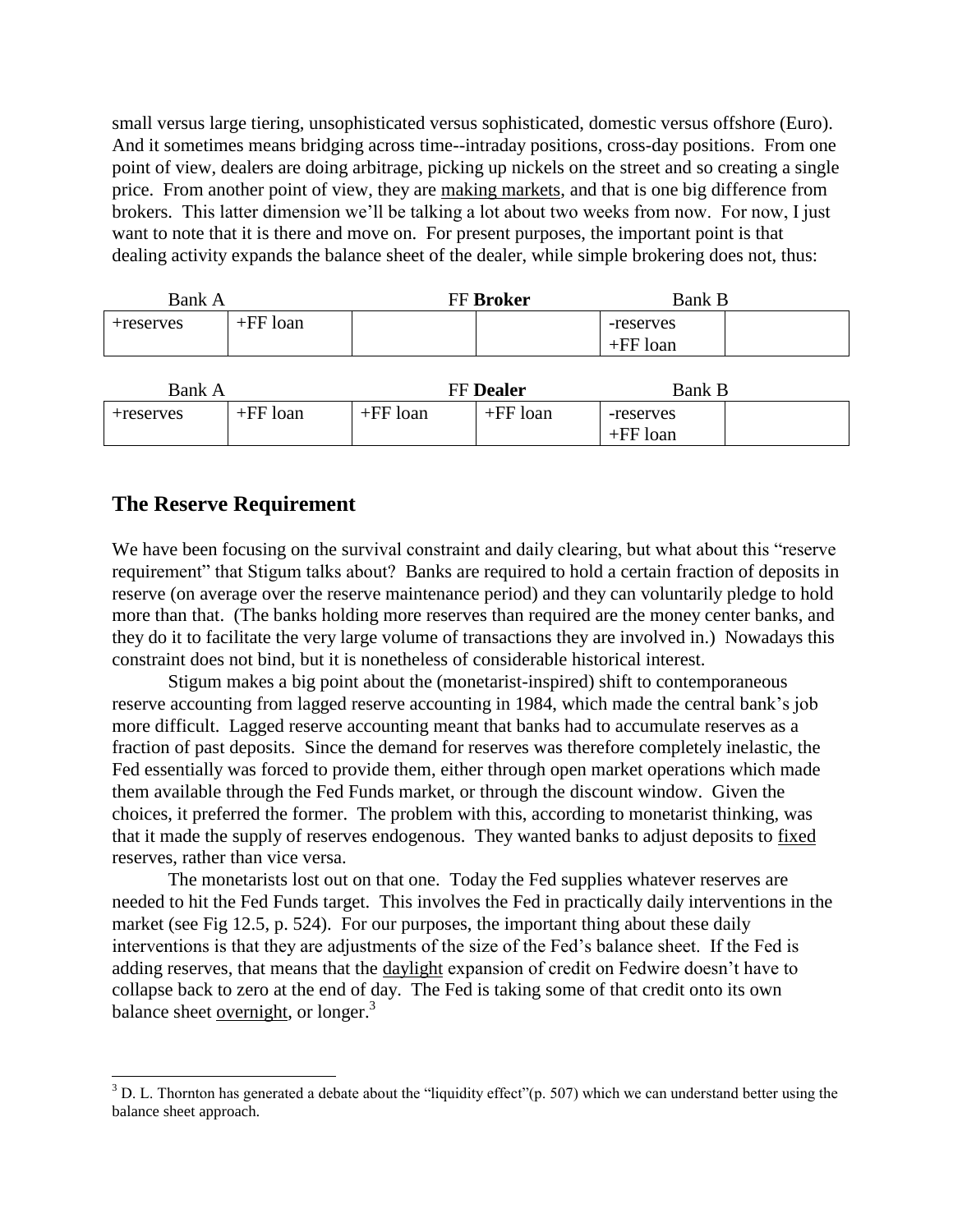The Fed does these daily adds usually by lending to security dealers in the repo market. We will be talking about the repo market next time. For now, suffice it to say that repos are loans, so the reserve add can be pictured as follows:

Security Dealers The Fed

| $\mathbf{A}$        | -                    | . .         | -                    |
|---------------------|----------------------|-------------|----------------------|
|                     |                      |             |                      |
| reserves:<br>$\sim$ | `∩ r<br>TOAIT<br>*** | loan<br>*** | erves<br><b>COLL</b> |

If the Security Dealer lends these extra reserves out, that amounts to an additional supply of credit in the Fed Funds market, which puts downward pressure on the Fed Funds rate.

The Wednesday afternoon settlement to which Stigum refers is about meeting this reserve requirement, not the regular daily settlement of payment balances. Note especially how the Fed intervenes to provide the reserves demanded at the targeted FF rate. As Sternlight says (p. 506) "If you want to hang your hat on something, hang it on the average effective funds rate over the settlement period."

## **Anecdote**

When I was at the Board of Governors in summer 1986, there was much discussion about daylight overdrafts on Fedwire. Fedwire is a Real Time Gross Settlement system where a payment from bank A to bank B is immediately good funds that bank B can use to make a payment of its own. The problem is that banks were making more payments than they had reserves during the day, with the plan that they would be receiving more payments at the end of the day. So there was in effect an intraday expansion of reserves that was not under the control of the Fed. The Fed got concerned about the apparent credit element entering here, partly because it put them in the position of lending without control, partly also because they think of reserves as money and they want the credit element to happen somewhere else in the system.

They clamped down initially by establishing credit limits, tailored to individual bank needs. Then in 1994 they started charging interest on average daily overdrafts (now 36 basis points). This has not been that effective in reducing overdrafts, and not effective at all in reducing peak aggregate overdrafts (which come late in the day and are driven by security transactions). One thought is that maybe the price is not high enough? Maybe so, but be careful. The relevant alternative to overdrafts on Fedwire are overdrafts on other payments systems, which typically cost less, even zero. (Here again we hear echoes of the Strong Rule: use the amount of credit on the Fed balance sheet to monitor and control credit more generally.)

For example, CHIPs is an alternative payment system with an even stronger credit element because payments are not good funds until net settlement at the end of the day. One way to think about what happens is that banks do business on CHIPS, taking great care to keep track of their net position and to accumulate what FF they need to clear that position at the end of the day. Note that Oct 1, 1981 Fed required that CHIPs go to same-day settlement, which in effect tightened up on the credit element here as well. And there has been periodic tightening of the